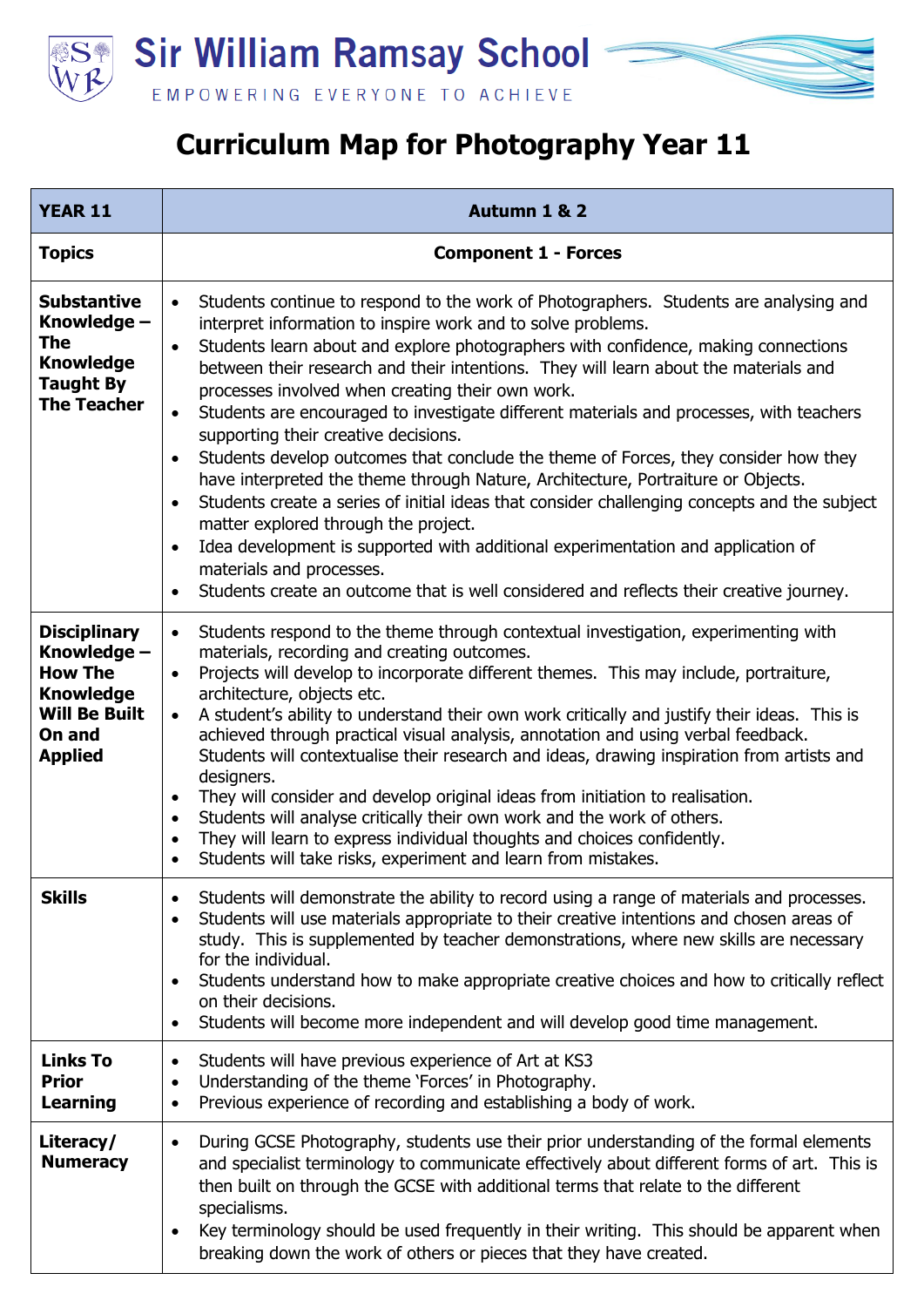|                                   | Students will need to have good time management and understand how long processes<br>$\bullet$<br>take for them to be completed to an acceptable standard.<br>Students are confident when using writing frames to structure their communication. They<br>$\bullet$<br>can communicate about their work and the work of others effectively. Students continue<br>to describe, relate, analyse, interpret, and evaluate work. Students provide written<br>communication through their sketchbooks to explain their creative journey and their<br>thought process.<br>Students will read from websites, sketchbooks, and literature to stimulate artwork.<br>$\bullet$<br>Students will read from instructions to understand how to use certain materials or to<br>follow health and safety notices.<br>As students become more confident using new materials and process, they will understand<br>$\bullet$<br>how to successfully measure and use quantities of materials to create outcomes. Literacy<br>resources are provided in each classroom with visual examples of key words. Students<br>are provided writing frames and sentence starters to support their writing. This will help<br>them communicate their thoughts about the newly introduced processes.<br>Students continue to describe, relate, analyse, interpret and evaluate work.<br>$\bullet$<br>Students will need to have good time management and understand how long processes<br>$\bullet$<br>take for them to be completed to an acceptable standard. This is especially important in<br>Photography, where students will have to understand shutter speed and the impact it can<br>have on an image.<br>Students will be required to correctly measure and use space. This is especially important<br>$\bullet$<br>when creating their response pages and how they present their work.<br>Students will use different quantities of materials and will have to understand the impact<br>$\bullet$<br>of having too much or too little of the medium. This is key when they are using chemicals<br>in Photography. |
|-----------------------------------|----------------------------------------------------------------------------------------------------------------------------------------------------------------------------------------------------------------------------------------------------------------------------------------------------------------------------------------------------------------------------------------------------------------------------------------------------------------------------------------------------------------------------------------------------------------------------------------------------------------------------------------------------------------------------------------------------------------------------------------------------------------------------------------------------------------------------------------------------------------------------------------------------------------------------------------------------------------------------------------------------------------------------------------------------------------------------------------------------------------------------------------------------------------------------------------------------------------------------------------------------------------------------------------------------------------------------------------------------------------------------------------------------------------------------------------------------------------------------------------------------------------------------------------------------------------------------------------------------------------------------------------------------------------------------------------------------------------------------------------------------------------------------------------------------------------------------------------------------------------------------------------------------------------------------------------------------------------------------------------------------------------------------------------------------------------------------------------------|
| <b>Cross</b><br><b>Curricular</b> | Natural forms are researched at the start of Photography.<br>$\bullet$<br>There are links with Biology and Geography around environmental issues.<br>$\bullet$<br>Cross curricular links will vary depending on the subject matter investigated by the<br>$\bullet$<br>student.                                                                                                                                                                                                                                                                                                                                                                                                                                                                                                                                                                                                                                                                                                                                                                                                                                                                                                                                                                                                                                                                                                                                                                                                                                                                                                                                                                                                                                                                                                                                                                                                                                                                                                                                                                                                              |
| <b>Assessment</b>                 | The Assessment Objectives (AOs) are used to assess Component 1. Students are<br>$\bullet$<br>assessed against their ability to investigate, experiment, record and create outcomes.<br>Teacher feedback is ongoing for all coursework; this is through written or verbal methods.<br>$\bullet$<br>Component 1 will be assessed internally and then a sample will be moderated by the<br>$\bullet$<br>examiner.                                                                                                                                                                                                                                                                                                                                                                                                                                                                                                                                                                                                                                                                                                                                                                                                                                                                                                                                                                                                                                                                                                                                                                                                                                                                                                                                                                                                                                                                                                                                                                                                                                                                               |

| <b>YEAR 11</b>                                                                                         | Spring 1 & 2<br>Summer 1 & 2                                                                                                                                                                                                                                                                                                                                                                                                                                                                                                                                                                                                                                                                                                                                                                                                                                                                                                                                                                                                                                                                                                                               |
|--------------------------------------------------------------------------------------------------------|------------------------------------------------------------------------------------------------------------------------------------------------------------------------------------------------------------------------------------------------------------------------------------------------------------------------------------------------------------------------------------------------------------------------------------------------------------------------------------------------------------------------------------------------------------------------------------------------------------------------------------------------------------------------------------------------------------------------------------------------------------------------------------------------------------------------------------------------------------------------------------------------------------------------------------------------------------------------------------------------------------------------------------------------------------------------------------------------------------------------------------------------------------|
| <b>Topics</b>                                                                                          | Component 2 - This is an externally set assignment, with the theme allocated by<br>the exam board.                                                                                                                                                                                                                                                                                                                                                                                                                                                                                                                                                                                                                                                                                                                                                                                                                                                                                                                                                                                                                                                         |
| <b>Substantive</b><br>Knowledge -<br>The<br><b>Knowledge</b><br><b>Taught By</b><br><b>The Teacher</b> | Students will be provided a theme by the exam board. The paper provides examples of<br>how the theme can be interpreted differently, through specialisms and subject matter.<br>Students will use their established investigative skills to understand the theme and how<br>they want to interpret it.<br>Students will investigate the work of photographers they link to the theme. Students will<br>$\bullet$<br>use teacher feedback and advice when making these initial decisions. Students will apply<br>their understanding of key terminology to communicate effectively and explain their<br>creative thought process.<br>Students will respond to their initial research and create outcomes that use materials and<br>processes appropriate to their artists or photographers.<br>Students use their research as a starting point for developing their own ideas. They will<br>create a series of initial designs and then incorporate additional techniques to support the<br>development of their ideas.<br>Students will create a response to the externally set assignment. This may be a single<br>piece of work or a series of outcomes. |